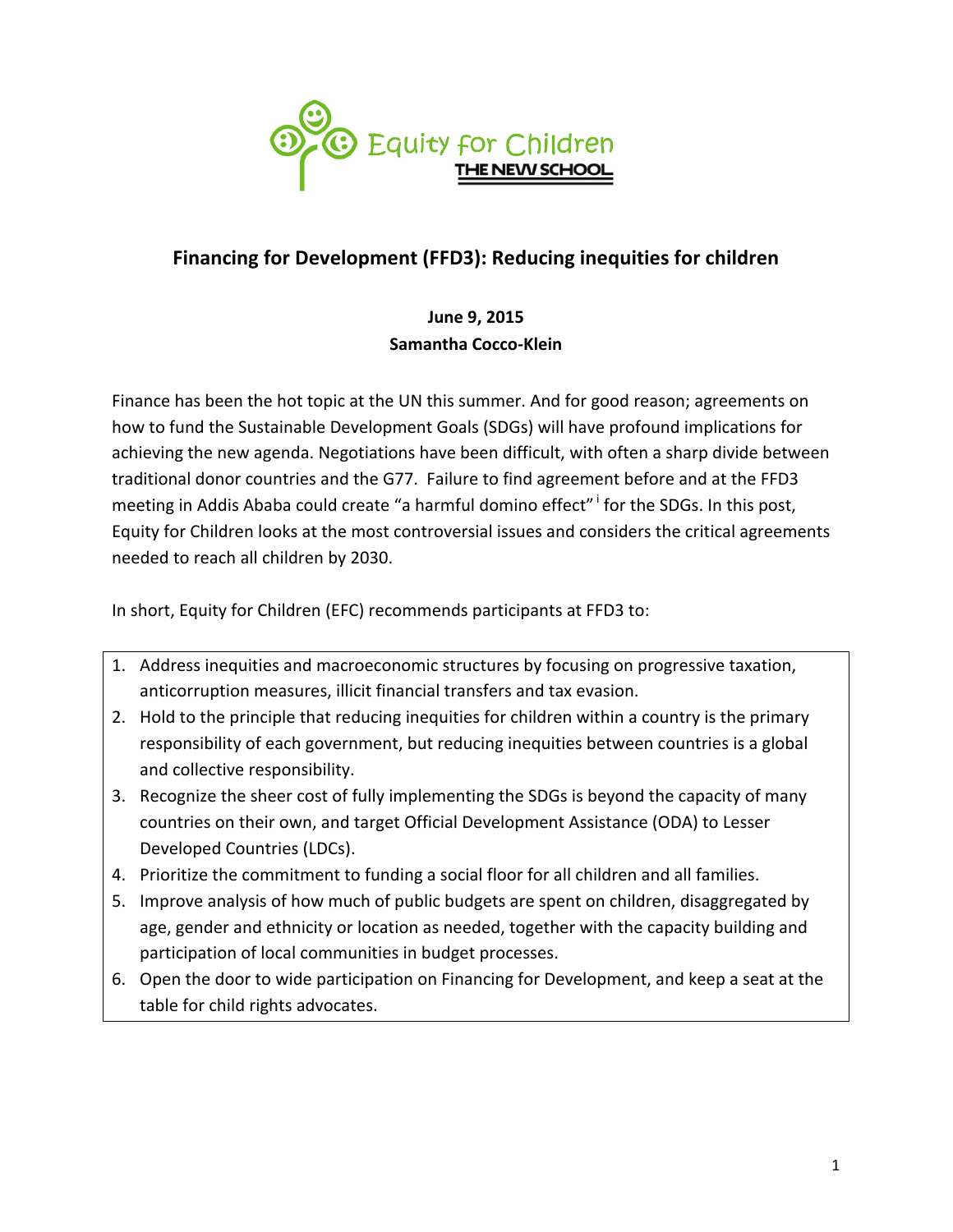## 1. Taxation

Taxation is one of the major areas of controversy - and the primary way governments fund equitable services for children. In Approaches to Equity, EFC recommends that countries, "address inequities and macroeconomic structures by focusing on progressive taxation, anticorruption measures, illicit financial transfers and tax evasion."<sup>ii</sup> Many countries and civil society organizations agree, and #MakeTaxFair and #TaxJustice are the current rallying cry outside the FFD3 negotiations.

Progressive taxation is a tried and true approach to funding social programmes. Recent research from Oxford University adds fresh evidence for its efficiency, showing that each US\$100 per capita of additional tax revenue correlated to US\$10 of government health spending. Positive effects on health were seen with progressive taxation on capital gains, profits and income. Regressive taxation on consumption, by contrast, was associated with increased maternal and child mortality.<sup>iii</sup>

So where is the controversy? Tax dodging by multinational companies and illicit financial transfers are in the crosshairs. According to Winnie Byanyima, Executive Director of Oxfam International, "Developing countries as a whole lose around US\$100 billion in tax revenues each year as a result of corporate tax avoidance schemes that route investments through tax havens. Additionally, an estimated US\$138 billion per year is lost to developing countries because they give away generous tax incentives to multinational companies."<sup>iv</sup>

FFD3 drafts include language to improve transnational corporations reporting to developing countries' tax administrations and civil society, but this may not be enough. The G77 and other countries want to see an UN-led 'Global Tax Body'. Currently, international tax policy is set by the OECD, whose membership excludes 100 countries. Without representation, no fair tax policy can be expected.<sup>v</sup> As one civil society group noted at a recent side-event, "if you are not at the table, you are on the menu."

2. Who is responsible for financing development?

Fault lines have emerged between the developed countries and the G77, China and LDCs on the principle of "common but differentiated responsibilities" (CBDR). Developing and middleincome countries see CBDR as essential to all aspects of implementing the SDGs. Developed countries want to see individual states take primary responsibility for their own development. In the eyes of the US, EU and Japan, CBDR applies only to the environment and climate change.<sup>vi</sup>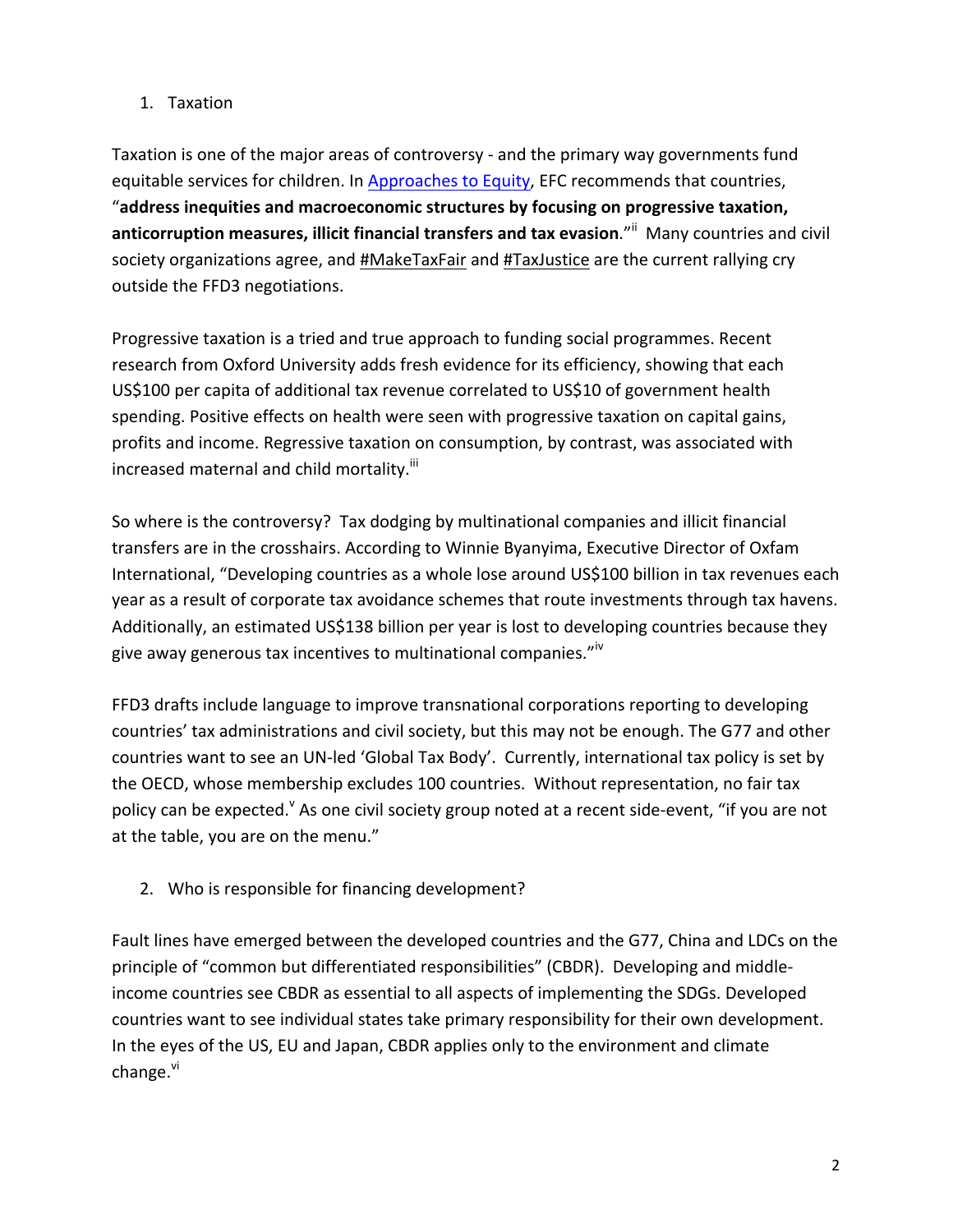From our perspective, reducing inequities for children within a country is the primary responsibility of each government, but reducing inequities between countries is a global and **collective responsibility**. A similar argument was put forward by an unusual voice on finance, the Office of High Commissioner on Human Rights. While other UN programmes and agencies have kept to the sidelines of the political debate, OHCHR has charged into the fray, calling for "national governments to bear primary responsibility for development in their own countries. National financing strategies, fiscal policies, tax systems, subsidies, development plans should benefit the poorest."Vill

At the same time, OHCHR calls on all states to own up to their commitments to international cooperation and creating an enabling environment for development. Here, moral and legal obligations are shadowed by economic arguments. The sheer cost of fully implementing the **SDGs is beyond the capacity of many countries on their own.** The Overseas Development Institute (ODI) has calculated what it would cost for the poorest countries to provide universal health coverage, basic education and social protection. Even with enhanced revenue, the poorest countries would have a funding gap of US\$ 84 billion. Vill

It is not just the amount of ODA that is critical to reducing inequities, but also the portion going to the poorest countries. ODI's Executive Director, Kevin Watkins, argues, "Bluntly stated, too little aid is going to the countries that need it most. Beyond reaffirming the 0.7 percent of GNI aid target, the summit should deliver a clear commitment to provide half of all aid to the Least Developed Countries."ix Currently, the draft text (as of May) has set a target of just 0.1 to 0.2 percent of GNI to LDCs, too little to close global gaps. At the same time, attention needs to be paid to what has been termed the 'missing middle' or countries where tax revenue has not grown fast enough to cover for reductions in international aid. $^x$ 

3. The role of innovation and the private sector in funding the gap

The UN estimates put the cost of achieving all the SDGs in developing countries at \$3.9 trillion a year. Current levels of both public and private funding cover only \$1.4 trillion, leaving an annual shortfall of an estimated \$2.5 trillion.<sup>xi</sup> In response, developed countries and other voices are calling for more emphasis on alternative streams of funding, harnessing innovations and the private sector.

Innovative financing for children has success stories, however, there are widely different understandings about what constitutes innovative financing<sup>xii</sup> – and limitations to the amount of funding that has come through them. The Rockefeller Foundation (a champion of innovative financing) has pointed out that "approximately US\$10 billion dollars in public and private capital is channeled through innovative finance mechanisms annually. Collectively, this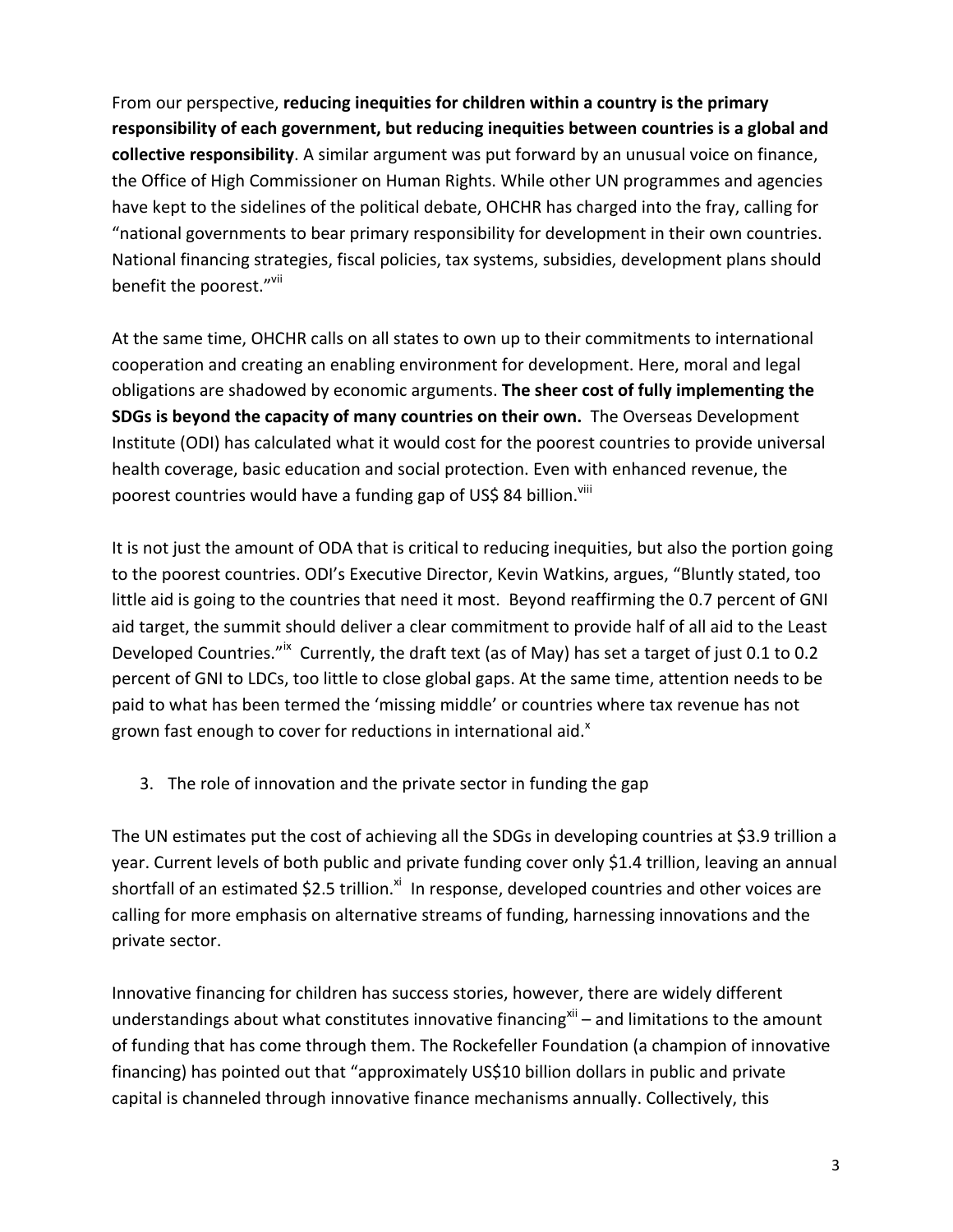represents less than 0.4 percent of the estimated US\$2.5 trillion annual financing gap."<sup>xiii</sup> There is still a long road until innovative financing will substantially close the gaps for children left behind.

And public-private partnerships, where public funds are used to mobilize private resources, are viewed with suspicion by the G77+ countries and some civil society groups, who see an inherent conflict between the pursuit of public goods versus profits, along with a tendency for funds to end up with companies from donor countries.<sup>xiv</sup> Even the UK's Independent Commission for Aid Impact (ICAI) cautioned that "working with businesses is likely to have limitations in the impact that can be achieved for the poorest. Businesses will still tend to prioritize more profitable activities and areas."XV

Given these constraints, better mobilization and use of domestic financial resources remains **the primary way to fund services for children,** with more efficient and equitable taxes the surest way to expand the resources available. **Recognizing the fiscal challenge that many LDCs** will face in mobilizing adequate resources, increased ODA, targeted to the countries and **children with the greatest needs, is the other financial pillar for reducing inequities. UNICEF** and the child-focused organizations continue to make the case that investments in education, health, protection and social floors are "crucial investments in a nation's future human capital"<sup>xvi</sup> and represent the most cost-effective investments, with the greatest returns for every dollar spent.<sup>xvii</sup>

4. A financial commitment to every child and every family

The draft FFD3 text provides at least one big win for children, calling for a commitment to minimum of US\$300 per person in purchasing power parity or 10 per cent of GDP to ensure that "every child and every family has access to a minimum package of essential services." And fortunately, there has been no political controversy over this portion of the text. This is good news for children, but how will we know it is being met, and will it reach the most vulnerable and marginalized?

Currently, most developing countries do not know how much of their public budgets are spent on children. Without this information, it is difficult to determine adequacy of investments and impact on children's wellbeing. In Latin America, UNICEF and pioneering governments have already begun to measure public investments in children, including quality of investments.<sup>xviii</sup> But is it enough to know only what has been spent on children? **Disaggregation by age, gender and ethnicity or location are needed, together with the capacity building and participation of local communities in budget processes.** EFC with Como Vamos in Colombia have modeled this type of deep grassroots analysis and understanding of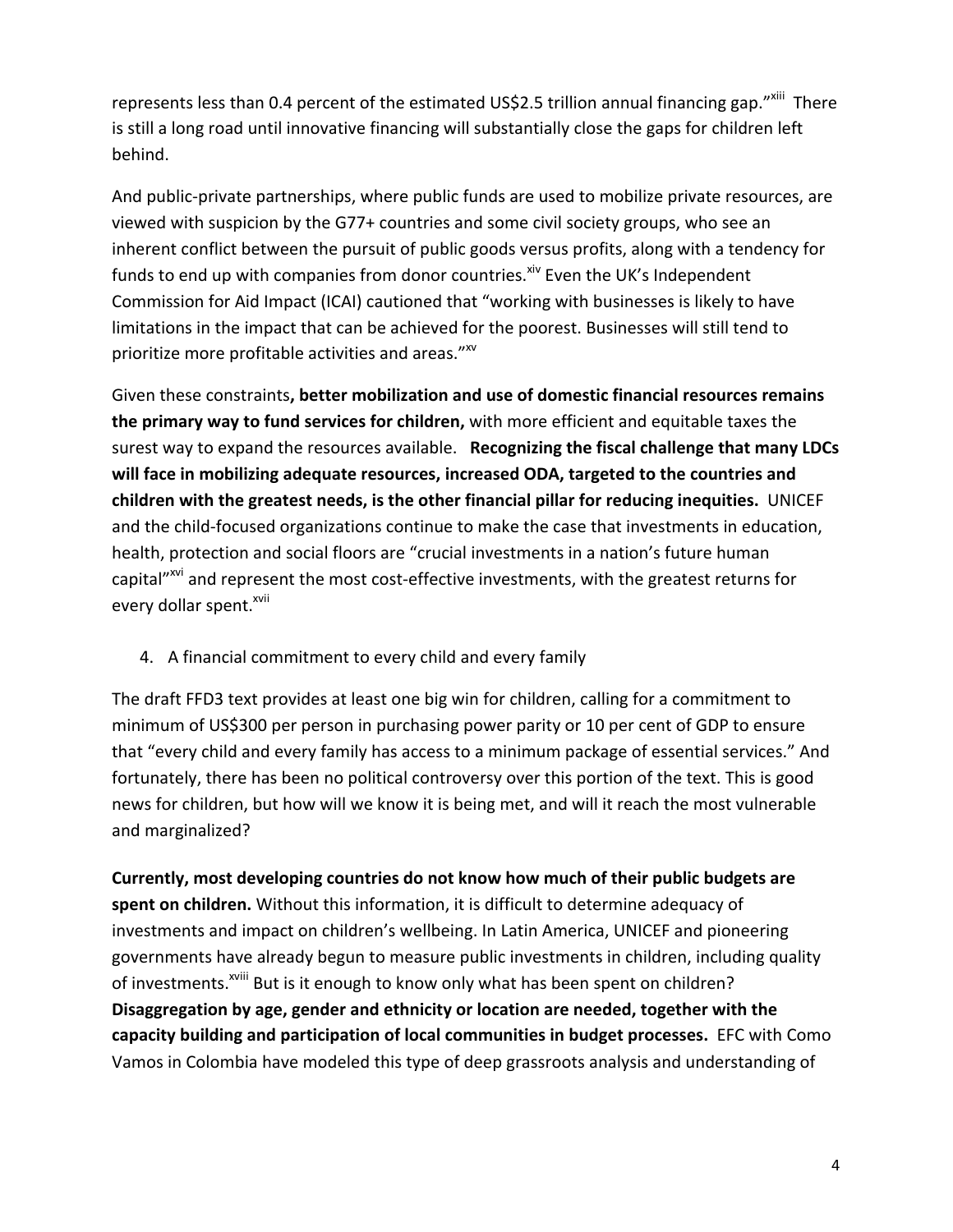inequities in urban areas, providing a model for monitoring inequities and contributing to inclusive policy and budgets.<sup>xix</sup>

5. A seat at the table

When Heads of States and Ministers of Finance meet in Addis Ababa in July, they will still have big political decisions to make regarding the reform of an uneven playing field in international macroeconomic governance. A strong push has been made to strengthen the United Nations leadership role in this area, and for a reform of International Financial Institutions (IFIs). Reformers point to the lack of representation of developing countries; donor countries (and the IFIs) question the UN's capacity to lead in these areas. $x^2$ 

Whatever agreement emerges at Addis Ababa, it is clear that finance is not just for the IFIs anymore. Whereas the Monterrey Consensus (2002) mentioned children only once<sup>xxi</sup>, the outcomes of Addis Ababa will have a much greater reflection of the specific financial obligations that states and donors have towards children. **The table is getting bigger, and advocates for** children will need to be prepared to take a seat and participate in reviews of SDG progress that include finance. To do this we need to have the capacity to engage, to contribute technical expertise, and to provide analysis of public spending for children and its impact on children's wellbeing. Are we ready?

## In conclusion, Equity for Children recommends participants at FFD3 to:

- **1.** Address inequities and macroeconomic structures by focusing on progressive taxation, anticorruption measures, illicit financial transfers and tax evasion.
- **2.** Hold to the principle that reducing inequities for children within a country is the primary responsibility of each government, but reducing inequities between countries is a global and collective responsibility.
- 3. Recognize the sheer cost of fully implementing the SDGs is beyond the capacity of many countries on their own, and target ODA to LDCs.
- **4.** Prioritize the commitment to funding a social floor for all children and all families.
- **5.** Improve analysis of how much of public budgets are spent on children, disaggregated by age, gender and ethnicity or location as needed, together with the capacity building and participation of local communities in budget processes.
- **6.** Open the door to wide participation on Finance for Development, and keep a seat at the table for child rights advocates.